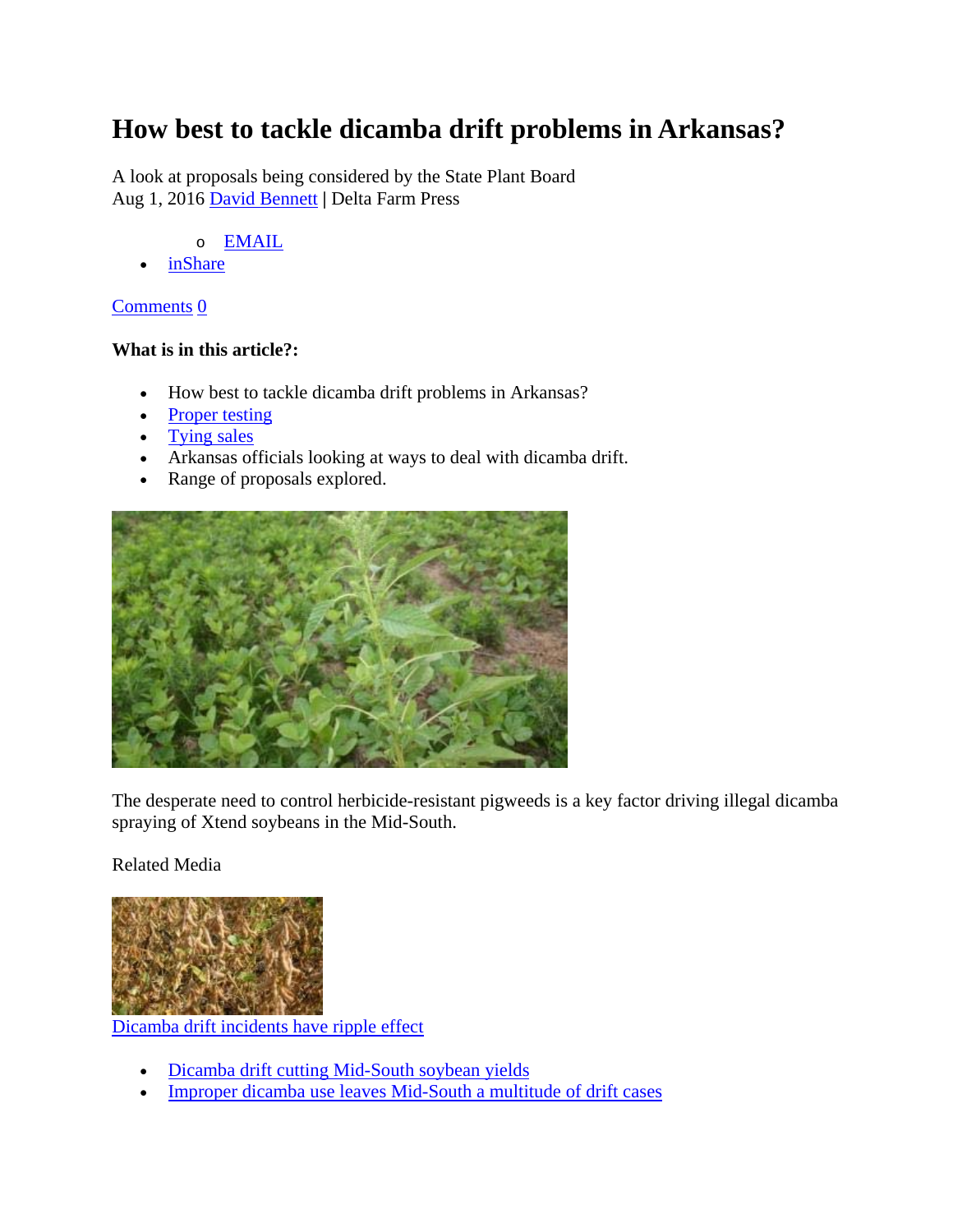While only 25 drift complaints have been filed in Arkansas, Susie Nichols has fielded an abundance of calls from farmers wanting state officials to tackle off-target dicamba damage.

"In the grand scheme, (25 complaints) is not a lot," said the Arkansas Plant Board Division Manager on July 19. "Here's the thing, though: lots of people are calling wanting something done. They just don't want to file a complaint because their neighbors are friends, their kids play together and they attend the same church. I understand that approach and encourage folks to work things out, if possible. They may want to work it out among themselves but they *still* want (the Plant Board) to act."

Six days later, on July 25, a well-attended meeting at the Plant Board's Little Rock headquarters addressed the burgeoning drift problem. While no one "was disrespectful" during proceedings, there were some pointed questions. "It's fair to say this is a not a situation that can be easily resolved."

Popular Now

Dicamba drift: Arkansas proposes cut-off dates, increased fines

How to plant corn for higher yields

Tips to maximize sorghum yields

What came out of the meeting?

• The committee first dealt with Dow AgroSciences' Enlist technology.

"There was a proposal for a buffer zone in 2017 between a field to be treated and cotton to be a half-mile. That's currently not in the regulations."

• The committee then moved to Monsanto's Roundup Ready Xtend.

"They want the product M1691 to be prohibited for use in the state of Arkansas," says Nichols. "Even if the EPA approves it for 2017, Arkansas wants to prohibit its use altogether. M1691 is a product, similar to Clarity, they hope to use on their technology until the VaporGrip technology becomes available."

• The committee also wants a buffer zone between a field to be treated and soybeans when applying Roundup Xtend and VaporGrip technology.

"They haven't settled on a buffer zone yet but are researching whether it should be a mile or a half-mile."

# **Tying sales**

The committee wants to look into regulations regarding weed control systems.